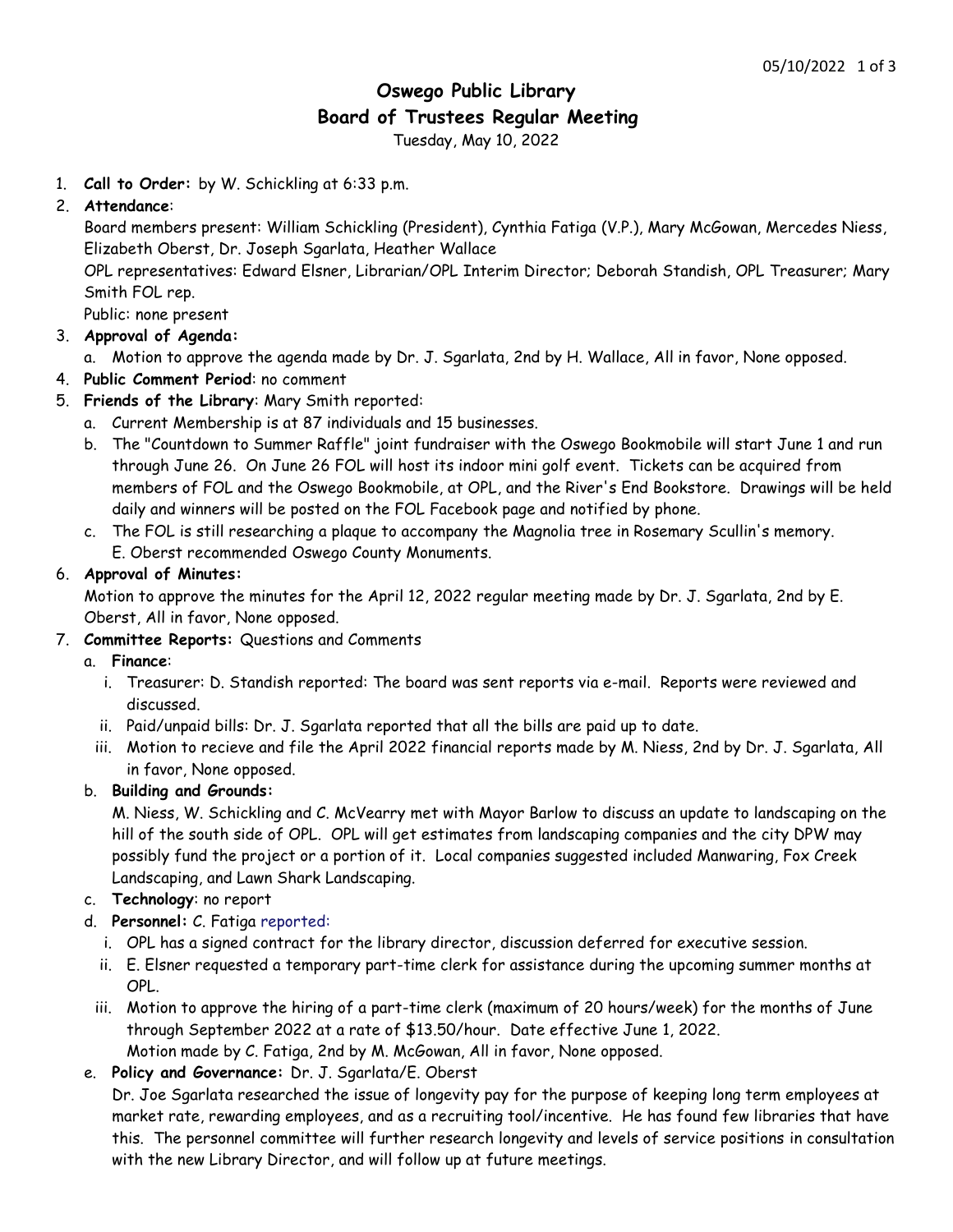- f. **Children's Services (ad hoc):** H. Wallace reported: The painting of the children's room is complete along with reorganizing the easy reading books on lower shelves towards the front of the room near the play area and the juvenile non-fiction books on taller shelves towards the back of the room. The next step will be ordering furniture and replacing the carpeting in the craft area.
- 8. **Director's Report**: E. Elsner reported, see Interim Director's report for details.
	- a. Information highlighted included:

improved circulation statistics, staff who have attended community outreach events, continuing education and networking completed, and revisiting the signage letters for the west side of OPL. Funding was approved for the signage on September 14, 2021.

- b. Note: \$3,826 was returned by Utica National Insurance as a dividend.
- c. Accept donations:

Motion to accept the following donations:

\$65 from the employees at Port City Co-Op in memory of Rosemary Scullin.

\$300 from Linda Shannon in memory of Audrey Johnson, Jane Aileen DelTosta-Shannon, Joan Mansfield, and Beverly Stewart.

\$100 from Cynthia Knapp toward a STEAM kit to circulate.

Motion made by C. Fatiga, 2nd by Dr. J. Sgarlata

- 9. **Old Business**:
	- a. **Strategic Plan**: E. Oberst
		- i. E. Oberst has sent the Shineman Foundation an 'intent to apply' for a grant letter; she will follow up for upcoming deadlines.
		- ii. OPL has received 7 RFPs for Strategic Planning. E. Oberst asked for assistance reviewing the

proposals. M. McGowan volunteered to help review, as well as W. Schickling

# 10. **New Business**:

- a. **Policy Book Update:** J. Sgarlata has completed updates for now.
- b. **165th Anniversary of the O.P. Library:**
	- i. E. Elsner will compose a letter to the Mayor regarding a proclamation.
	- ii. OPL will plan a celebration for the community.
	- iii. Motion to spend up o \$1,000 on the Library 165th Anniversary celebration, made by E. Oberst, 2nd by W. Schickling.

# c. **Showing Movies at the Library**:

NCLS purchased a movie license. OPL will be able to show movies in the community room and will start on Saturday, June 4th. This will continue throughout the summer with 'Matinee Mondays'.

- d. **Sharing resources within Oswego County:** E. Elsner reported that OPL would like to purchase a subscription to the service 'Comics Plus' providing on-line access to such media and will offer to add other libraries in the county for an add on fee.
- e. **Flying the Ukrainian Flag:** M. McGowan

The Oswego City Attorney inquired as to if OPL would like to fly the Ukrainian Flag. Protocol for flying additional flags along with the U.S. Flag were reviewed. At this time OPL is unable the accept the flag that was offered.

- f. Motion to move to Executive Session at 8:05 p.m. for discussion regarding the medical, financial, credit or employment history of a particular person or corporation, or matters leading to the appointment, employment, promotion, demotion, discipline, suspension, dismissal or removal of a particular person or corporation. (As per NYS Open Meeting Law, section 105, item F). Motion made by M. Niess, 2nd by Dr. J. Sgarlata, All in favor, None opposed.
- g. Motion to move from Executive Session to the Board of Trustees May 10, 2022 regular meeting at 8:34 p.m. made by M. McGowan, 2nd by C. Fatiga, All in favor, None opposed.
- h. Motion to appoint Lucas J. Connor as Library Director of Oswego Public Library, date effective June 6, 2022 as per contract.

Motion made by Dr. J. Sgarlata, 2nd by M. Niess. All in favor, None opposed.